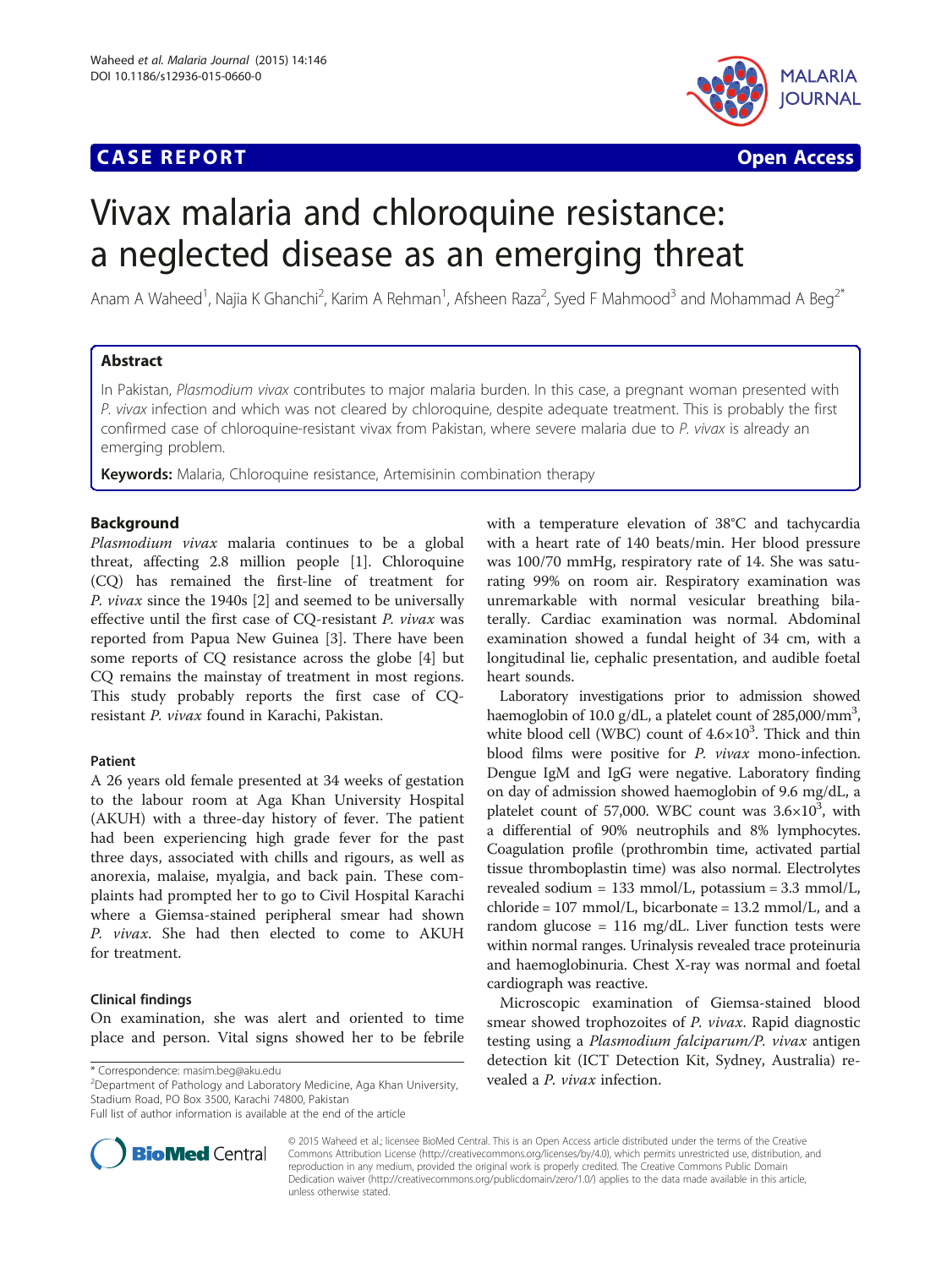The patient was admitted and started on CQ regimen, 1,000 mg given immediately followed by 500 mg after six hours and 500 mg for the next two days. She was also given acetaminophen 1,000 mg for her fever and ferrous sulphate and calcium tablets were continued. She was monitored clinically and microscopy performed six hourly. For the next three days, she continued to spike fevers on the full CQ regimens and blood films remain positive for malarial parasite. Her haemoglobin decreased progressively over the next three days to 8.0 mg/dL and her platelet count continued to drop to 48,000/mm<sup>3</sup>.

She was monitored intensively, with bleeding precautions initiated and the Infectious Diseases' team was consulted. When she failed to defervesce for greater than 12 hours for three consecutive days and remained positive for Plasmodium on Giemsa smears, her regimen was changed to a combination therapy of artemether and lumefantrine (40 mg/240 mg). This is a three-day treatment schedule with one dose given immediately, another dose after eight hours and then subsequent doses at 24 and 36 hours. On initiation of this regimen, the patient defervesced rapidly, and remained afebrile. Subsequent Giemsa smears also revealed absence of parasitaemia, and P. vivax infection was successfully cleared.

On follow-up, there was no relapse of malaria, and the patient delivered a healthy baby through spontaneous vaginal delivery without any complications.

#### Molecular analysis

Plasmodium vivax mono-infection was confirmed on microscopy, immuno-chromatography test (ICT) and polymerase chain reaction. Genotyping analysis revealed that the sample carried *pvmsp-1* Type 1 and *pvcsp* VK 210 repeat types. Furthermore, analysis of sulphadoxinepyrimethamine (SP) resistance associated mutations in pvdhfr and pvdhps genes showed presence of 117 N, 50 I and 119 K mutations. Both 117 N and 50I mutation have been associated with emerging resistance against SP, implying that the patient was infected with SP-resistant strain of P. vivax. Interestingly, no mutation was observed in the pvcrt-o gene, however, the possibility of P. vivax strain accumulating mutations in other CQ-binding regions cannot be ruled out in this study. Lack of validated molecular markers to monitor CQ resistance is a major limitation in surveillance of resistant strains of P. vivax globally. With regard to cytokine levels, TNF, IL-10 and ICAM-1 concentrations were found to be raised, indicating that respective cytokines and endothelial markers were upregulated in response to treatment failure, and may have led to further inflammation via parasite exposure.

#### **Discussion**

Some 2.8 billion people across the globe are at risk of infection by  $P.$  vivax [\[1](#page-2-0)] and estimates of the total annual

number of cases range between 70 and 390 million people [\[5](#page-2-0),[6](#page-2-0)]. These figures are suspected to be underestimates of the true burden of disease because of limitations in the coverage for malaria notification and diagnosis in many endemic areas [\[7](#page-2-0)]. There has been a recent increase in the severity and morbidity of malaria caused by P. vivax and it is speculated to be associated with infection with drug resistant strains of P. vivax [[6](#page-2-0)]. There are reports documenting mutations predisposing to CQ resistance present in P. vivax strains [[8\]](#page-2-0). This portends serious consequences for public health and global burden of disease if CQ-resistant strains become widespread.

Malaria remains an endemic disease in Pakistan with an estimated health care burden of 1.6 million cases annually [[9](#page-2-0)]. Plasmodium falciparum and P. vivax have been the species documented to be responsible for this, with P. vivax accounting for 67% of reported cases. In a developing country where people struggle to afford mainstream antimalarial medication, the possible appearance and spread of CQ-resistant P. vivax is cause for alarm. It would place a huge burden on an already strained healthcare system, and morbidity and mortality due to malaria would increase.

Resistance to CQ has been defined as parasitaemia detectable at 72 hours after initiation of therapy, or reappearance of parasitaemia within 28 days in spite of CQ levels being maintained above 100 ng/ml [[10\]](#page-2-0). In this patient, parasitaemia was detectable while being on the full therapeutic regimen, hence falling into the category of CQ resistance and treatment failure. However, the absence of serum concentration of CQ or desethylchloroquine which is required to confirm the adequate absorption of the drug is a limitation of this study.

Molecular genetic studies have revealed that P. vivax from areas with a high incidence of CQ resistance carry single nucleotide polymorphisms in the multidrug resistance gene (pmvdr1) [\[11\]](#page-2-0). Multiple studies have documented mutations in the pvcrt-o gene to be associated with tolerance to CQ [[12](#page-2-0)]. Genotypic variations in P. vivax dihydrofolate reducatase gene (*pvdhfr*) as well as *P. vivax* dihyropteroate synthetase (*pvdhps*) have also been implicated in drug resistance [[8](#page-2-0)], including in isolates from Pakistan [\[13\]](#page-2-0).

CQ resistance has not been reported previously from Pakistan. However, a recent study carried out molecular genetic analysis of strains of P. vivax from Pakistan, sequencing *pvdhfr*, *pvdhps* and *pmvdr1*, which are associated with CQ resistance [[14,15\]](#page-2-0). It reports a high prevalence of P. vivax mutant pvmdr1 mutant codon F1076L, which points towards the possibility of the efficacy of CQ plus primaquine being compromised in future, but no clinical correlation has been made [[16](#page-2-0)].

#### Conclusion

It is suggested the possible presence of CQ-resistant P. *vivax* strains in Pakistan and may be an emerging